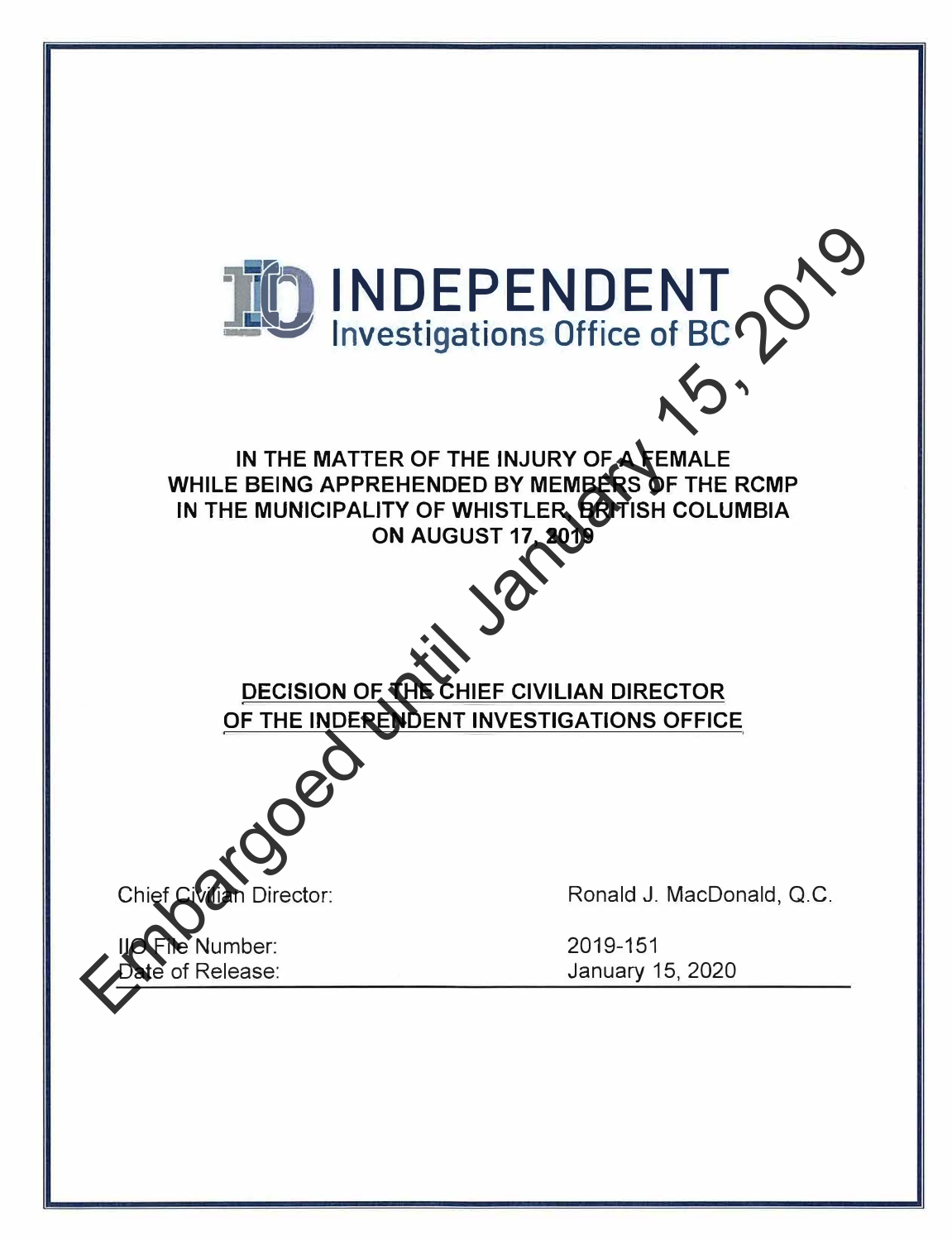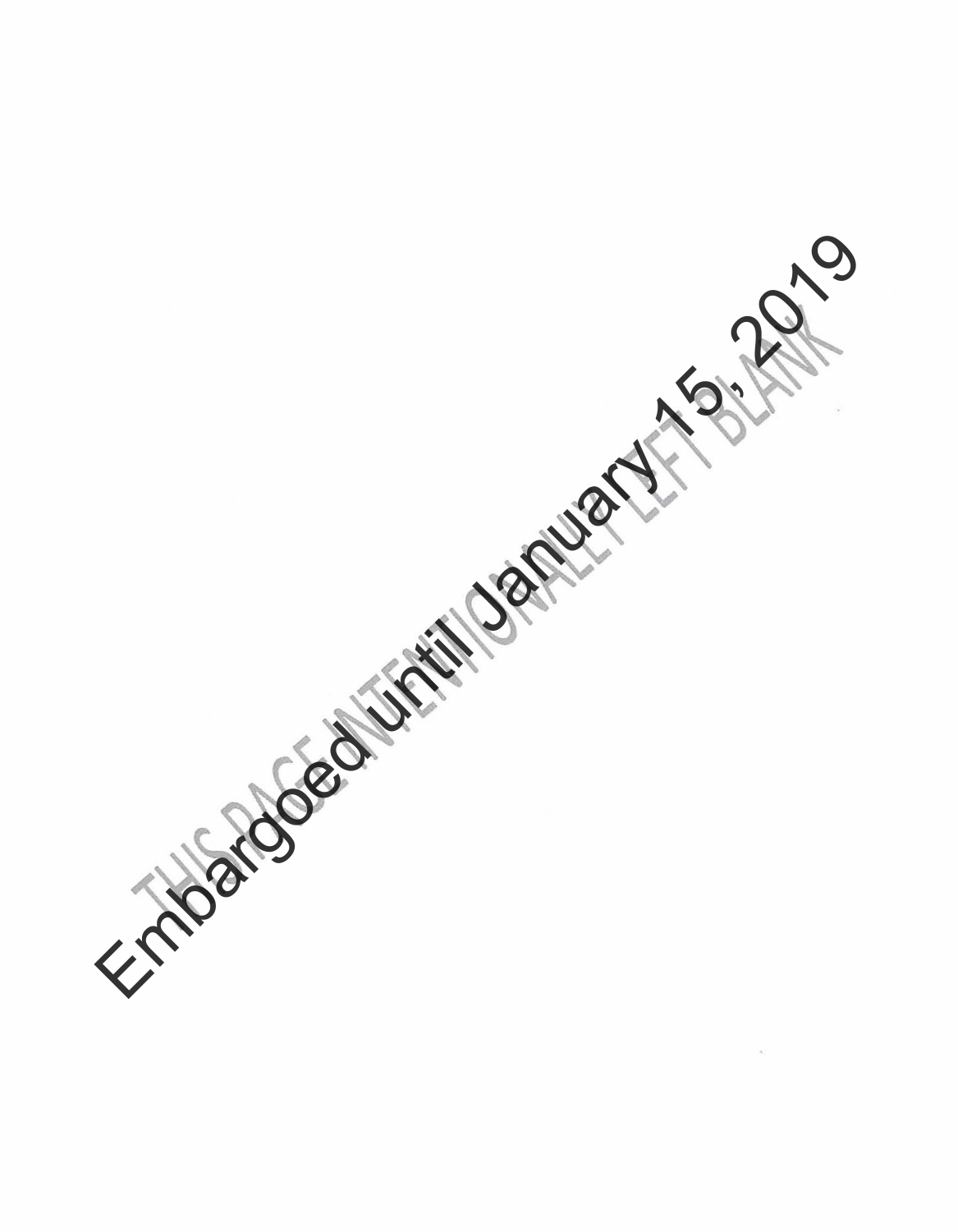## **Introduction**

On August 17, 2019, the Affected Person ('AP') was intoxicated and repeatedly riding a bicycle past RCMP members in the pedestrian zone of Whistler Village. She was arrested for a bylaw offence and for obstruction of a peace officer, and was injured in the course of the arrest. The Independent Investigations Office ('IIO') was notified and commenced an investigation. The narrative that follows is based on evidence collected and analyzed during the investigation, including the following:

- $\bullet$  statements of AP, three civilian witnesses, two witness police officers and attending paramedics;
- police Computer-Aided Dispatch ('CAD') and Police Records' Information Management Environment ('PRIME') records;
- audio recordings of police radio transmissions;
- RCMP prisoner log;
- RCMP cell block video recordings; and
- •medical evidence.

Pursuant to section 17.4 of the Memorandum of Understanding between the IIO and BC Police Agencies, officers who are the subject of an investigation are not compelled to submit their notes, reports and data. In this case, the Subject Officer ('SO') provided a statement to the IIO.

## **Narrative**

Civilian Witness 1 ('CW1 ') told 110 investigators that in the early morning hours of August 17, 2019, after leaving an apartment in Whistler Village, he had been involved in an altercation with a group of males. CW1 was with his friend CW2, and at some point in the confrontation CW2 was punched and knocked unconscious. CW1 said that two police officers arrived and were questioning CW2, who was sitting on a bench, dazed. On the evidence, both CW1 and CW2 were significantly intoxicated, and CW2 was later diagnosed with a mild concussion. Tor a by owners and the most external on a peace omest, and was milleted with the could<br>applied the peace of constrained the following:<br>
an investigation. The narrative that follows is based on evidence collected and analy

The two officers, SO and Witness Officer 1 ('WO1 '), had been patrolling the Village on foot, and were in full police uniform. As they were dealing with CW2 they saw AP riding a bicycle through the pedestrian-only area, which is clearly marked with 'no cycling' signs. AP, they said, was cycling at high speed and endangering pedestrians in the area, and they told her to stop and dismount.

WO1 described his attention being brought to AP when she "zoomed" past, close behind him. He said she passed so close that "I could feel the wind of the bike against me." He said he watched AP ride away, "riding the bike absolutely wild." He decided to stop her, and moved out into the middle of the pathway. He said that as AP rode back at him he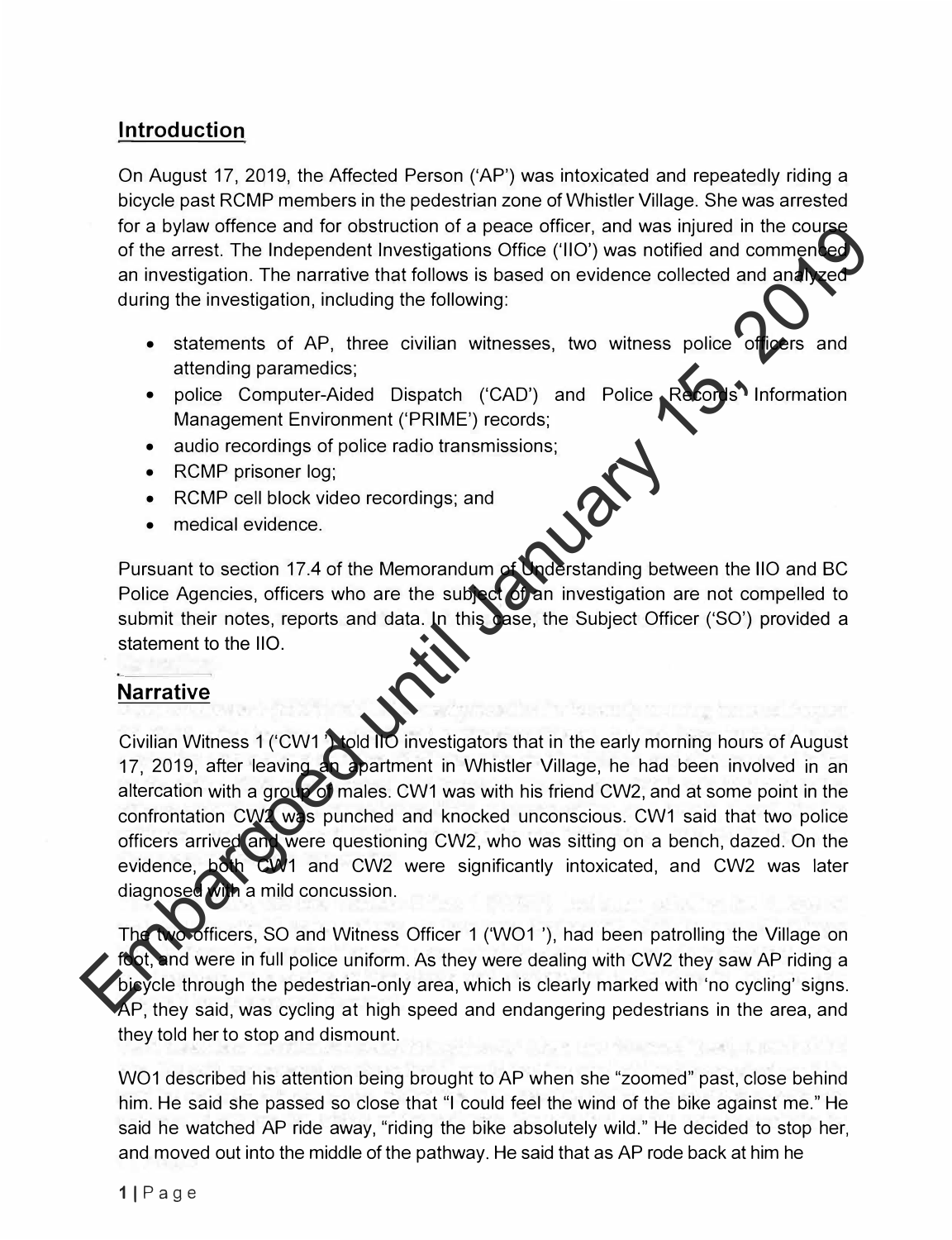yelled at her several times "Get off the bike!", but AP ignored these commands and swerved around him. The next time she came around the area, he grabbed her handlebars and told her to "get off the bike, I'm seizing the bike." AP, he said, yelled "No, no, you're not taking the bike." W01 said he became engaged in a struggle with AP over the bike, and SO came to assist. SO pulled AP in one direction, and W01 pulled the bicycle in the other. As he took it to place it against a wall, he said, AP was "flailing" and yelling, and when he turned back, SO had taken AP to the ground and was trying to handcuff her.

SO also recalled AP disregarding several commands to stop and twice riding directly at the officers. She said that as AP was riding towards WO1, SO saw WO1 put out his arms to brace himself against the collision and took hold of AP and the bicycle. AP was told she was under arrest and asked for identification, but did not provide any. SO said she held AP by the arm as WO1 took the bicycle to one side. By this time, said SO, other intoxicated people in the area were becoming hostile and she was concerned that the situation might escalate. She decided to handcuff AP, who was resisting her physically. In order to get control, SO said she used a hip toss/tripping manoeuvre to take AP to the ground. AP, said SO, landed on her left side and rolled onto her back, still resisting. Both officers then turned AP face-down and handcuffed her. SO said AP was now complaining that her ankle hurt. the bike, and SO comes that she had showed AP in one direction, and WOT pulled the sixt is of the form of the spinal of the spinal of the spinal of the spinal of the spinal of the spinal of the spinal of the spinal of the

AP told IIO investigators that she had borrowed the bicycle after leaving a bar at about 3:15 a.m. She acknowledged hearing someone telling her to slow down, but said she could not operate the brakes because she was not familiar with the bicycle. She admitted she had been "really drunk" at the time. She said she recalled seeing a person in black in front of her, and being pulled aggressively off the bicycle. She said that she was told "you are going down" and "we will break your leg." She remembered being taken to the ground and handcuffed, and thought she had been tasered before the handcuffing.

Civilian Witness 3 (CW3') told IIO investigators that while walking through the square, he had come across a friend, CW2, who was sitting on a bench talking to two police officers. CW2 appeared dazed, and was bleeding from his lip. He told CW3 he had been assaulted. While talking to CW2 and the police officers, CW3 said, he saw a female who appeared "drunk", riding a mountain bike around the square. One of the officers tried to wave the female down, but she continued circling the square. CW3 said the male officer stopped AP by grabbing her handlebars and one arm, and told her to get off the bicycle. CW3 said AP "might have" resisted and pulled away, and the female officer grabbed her around the neck or shoulder area and took her to the ground. Asked whether he heard either of the officers make any threats to AP, CW3 said he did not hear anything like that.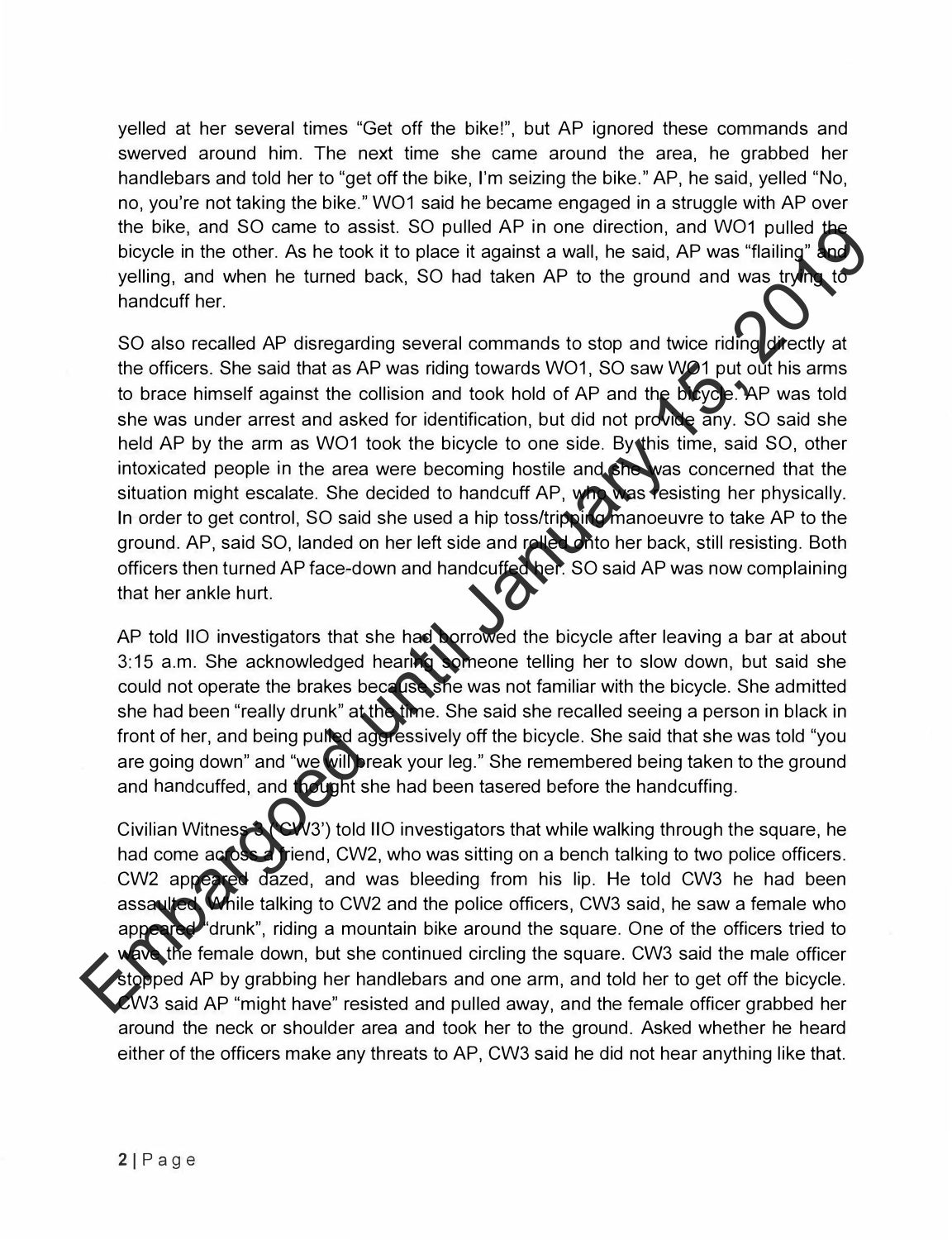CW1 described the incident in essentially similar terms, except that he recalled there being at least five police officers on top of AP when she was tackled and taken to the ground, and considered it a case of "police brutality."

CW2 also recalled "four or five" officers running at AP and tackling her. He said he heard one officer say "if you don't come off I will break your leg." CW2 said that he gave AP his contact information, encouraged her to file a complaint and said he would be a witness for her against the police. CW2 described the police actions as "an abuse of power." acknowledged that he had discussed the incident with AP subsequently.

AP told investigators that despite not being able to walk properly and complaining about pain in her ankle, she was pushed and hurried, and not given any assistance or support by police. When the male officer who had arrested her got her to the RCMP detachment. she said, he was rough with her and pushed her against the wall when taking her photograph. It was about twenty minutes after she was lodged in a cell that an officer finally brought her an ice pack for her ankle, she said. She was released in the early morning, and police called an ambulance for her when she requested one.

AP was subsequently diagnosed as suffering from a fracture to her right ankle.

## **Legal Issues and Conclusion**

The purpose of any IIO investigation is to determine whether there are reasonable grounds to believe that an officer, through an action or inaction, may have committed any offence in relation to an incident resulting in serious harm or death. More specifically, the issue to be considered in this **case** is whether an officer may have committed the offence of assault causing bodily harm. If the officers were acting as required or authorized by law, on reasonable grounds, they were justified in using as much force as was necessary. Use of unauthorized of excessive force, on the other hand, could result in criminal liability. For the context of the material of the context of the context of the context of the context of the material of the context of the material of the context of the material of the context of the material of the context of the

Both WO1 and SQ were acting lawfully, in the execution of their duty, in taking action against AP to stop her riding a bicycle around a pedestrian zone. There is no ambiguity in the evidence on this point, and AP acknowledges having been told to stop. It is also clear that W01 stopped her in as measured a manner as possible, essentially by placing himself in her path and forcing her to a halt with his arms.

From this point on, there seems little doubt that AP was resisting both officers to a significant degree, and SO was justified in deciding to control her using handcuffs. It is likely that AP's ankle injury occurred when SO took her to the ground, but that manoeuvre too was justified, given the continued physical resistance displayed by AP, and there is no reliable evidence suggesting that unnecessary or excessive force was used.